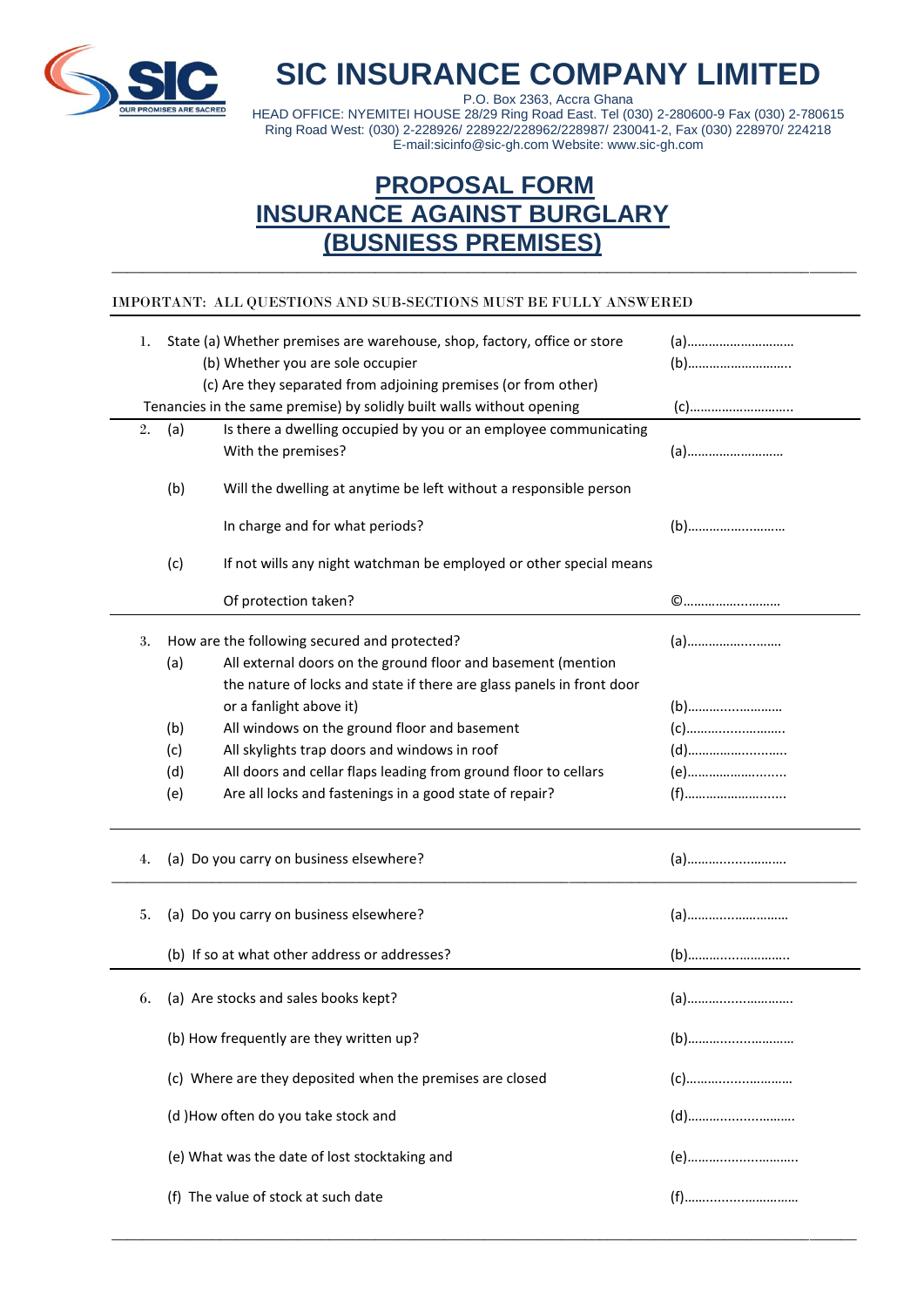| The appropriate gross value of your stock<br>(a)<br>(a)<br>The amount of which it is insured against fire and<br>(b)<br>(b)<br>The name of the company or underwriter with which insured<br>(c)<br>(a) Are you at present insured or have you ever proposed for insurance in<br>2.<br>In respect of any burglary risk?<br>(b) With what company?<br>(c) Has any such proposal or renewal ever been: |  |  |  |  |  |
|-----------------------------------------------------------------------------------------------------------------------------------------------------------------------------------------------------------------------------------------------------------------------------------------------------------------------------------------------------------------------------------------------------|--|--|--|--|--|
|                                                                                                                                                                                                                                                                                                                                                                                                     |  |  |  |  |  |
|                                                                                                                                                                                                                                                                                                                                                                                                     |  |  |  |  |  |
|                                                                                                                                                                                                                                                                                                                                                                                                     |  |  |  |  |  |
|                                                                                                                                                                                                                                                                                                                                                                                                     |  |  |  |  |  |
|                                                                                                                                                                                                                                                                                                                                                                                                     |  |  |  |  |  |
|                                                                                                                                                                                                                                                                                                                                                                                                     |  |  |  |  |  |
|                                                                                                                                                                                                                                                                                                                                                                                                     |  |  |  |  |  |
| Declined<br>(i)                                                                                                                                                                                                                                                                                                                                                                                     |  |  |  |  |  |
| (ii)<br>Withdrawn                                                                                                                                                                                                                                                                                                                                                                                   |  |  |  |  |  |
| (iii)<br>Subjected to increased rate or special conditions?                                                                                                                                                                                                                                                                                                                                         |  |  |  |  |  |
| (a) Have the premises ever been entered by thieves?<br>9.                                                                                                                                                                                                                                                                                                                                           |  |  |  |  |  |
| If so state how access was gained and what precautions have been                                                                                                                                                                                                                                                                                                                                    |  |  |  |  |  |
| Adopted to prevent recurrence                                                                                                                                                                                                                                                                                                                                                                       |  |  |  |  |  |
| Have you ever claimed from any company or underwriter in respect<br>10.                                                                                                                                                                                                                                                                                                                             |  |  |  |  |  |
| Of loss or damage by                                                                                                                                                                                                                                                                                                                                                                                |  |  |  |  |  |
| Theft or<br>(a)                                                                                                                                                                                                                                                                                                                                                                                     |  |  |  |  |  |
| (b) Fire?                                                                                                                                                                                                                                                                                                                                                                                           |  |  |  |  |  |
| (c) If so against what company?                                                                                                                                                                                                                                                                                                                                                                     |  |  |  |  |  |
| (a) Do the amounts proposed for insurance represent the full value of the<br>11.                                                                                                                                                                                                                                                                                                                    |  |  |  |  |  |
| Property at risk and                                                                                                                                                                                                                                                                                                                                                                                |  |  |  |  |  |
| Do you undertake to advise the company of any increase in the value?<br>(b)                                                                                                                                                                                                                                                                                                                         |  |  |  |  |  |

## **SCHEDULE-PARTICULARS OF PROPERTY TO BE INSURED**

| <b>DESCRIPTION</b> |                                                                                         | <b>SUM INSURED TOTAL VALUE GHC</b> |
|--------------------|-----------------------------------------------------------------------------------------|------------------------------------|
|                    |                                                                                         |                                    |
| (1)                | Stock-IN-Trade pertaining to the trade or<br>business above mentioned                   |                                    |
|                    | (2) Goods-in-Trust or on commission for which<br>the propose is responsible             |                                    |
| (3)                | Trade fixtures fittings machinery furniture<br>and utensils                             |                                    |
|                    | (4) Property specifically declared and not<br>included in $(1)$ , $(2)$ and $(3)$ above |                                    |
| (5)                | Maximum value any one article                                                           |                                    |
|                    | <b>TOTAL SUM INSURED</b>                                                                | GHC                                |

\_\_\_\_\_\_\_\_\_\_\_\_\_\_\_\_\_\_\_\_\_\_\_\_\_\_\_\_\_\_\_\_\_\_\_\_\_\_\_\_\_\_\_\_\_\_\_\_\_\_\_\_\_\_\_\_\_\_\_\_\_\_\_\_\_\_\_\_\_\_\_\_\_\_\_\_\_\_\_\_\_\_\_\_\_\_\_\_\_\_\_\_\_\_\_

**NOTE** Unless specially declared the insurance does not cover;